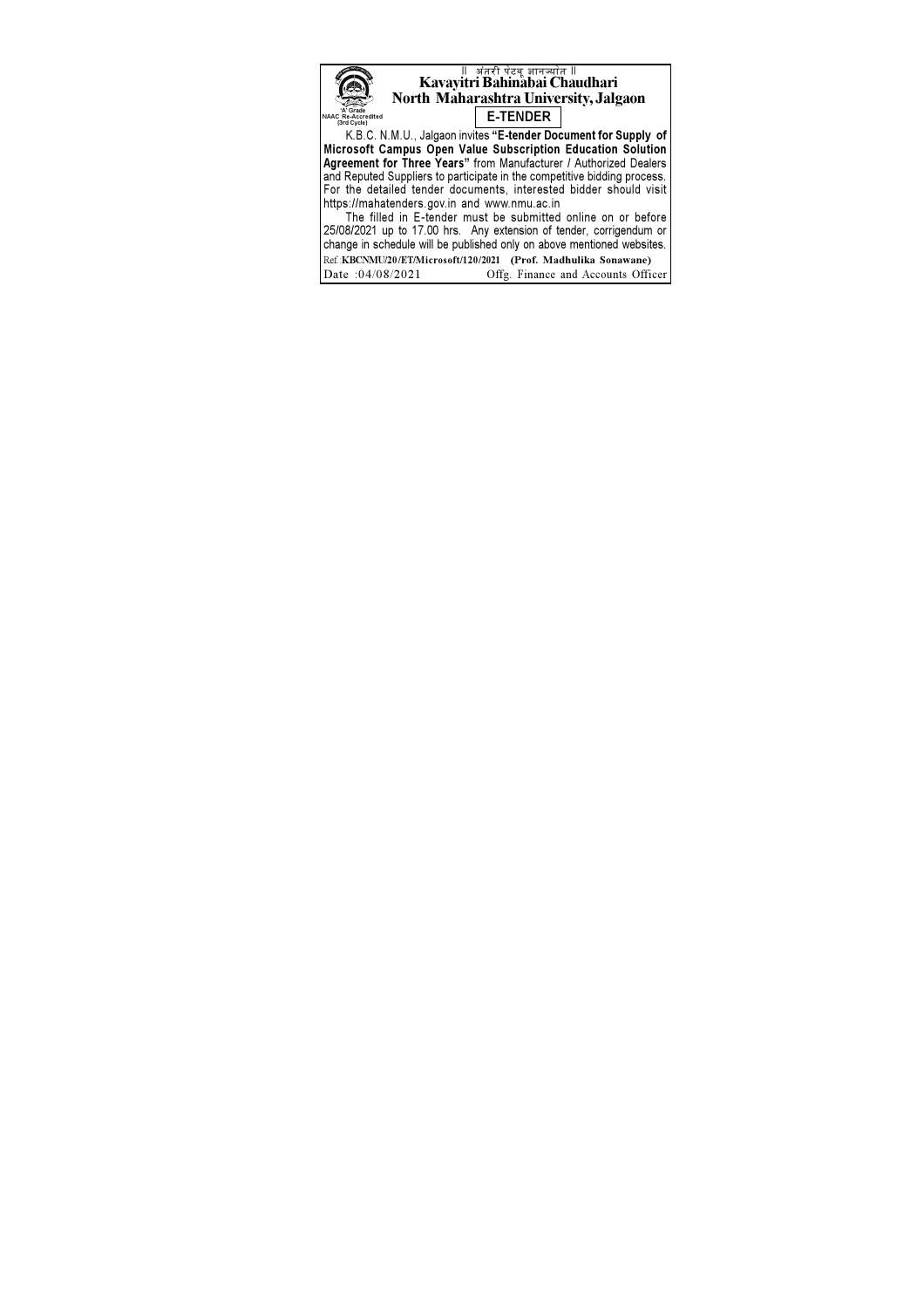

**|| अंतरी पेटवूज्ञानज्योत ||**

**कवययत्री बहिणाबाई चौधरी उत्तर मिाराष्ट्र ववद्यापीठ, जळगाव**

l

**Kavayitri Bahinabai Chaudhari North Maharashtra University, Jalgaon**

**SCHOOL OF COMPUTER SCIENCES (संगणकशास्त्त्र प्रशाळा)**

POST BOX NO.80, UMAVINAGAR,

JALGAON- 425 001

Tel. No. (0257) 2257236 & 237

Fax No. (0257) 2258406

**E-TENDER DOCUMENTS FOR SUPPLY OF MICROSOFT CAMPUS OPEN VALUE SUBSCRIPTION EDUCATION SOLUTIONS AGREEMENT FOR THREE YEARS**

REF :- KBCNMU/Comp. Sci./26/ET/Microsoft/120/2021

# **FOR MORE DETAILS VISIT**

**[https://mahatenders.gov.in](https://mahatenders.gov.in/) / [www.nmu.ac.in](http://www.nmu.ac.in/)**

Total Pages 01 to 15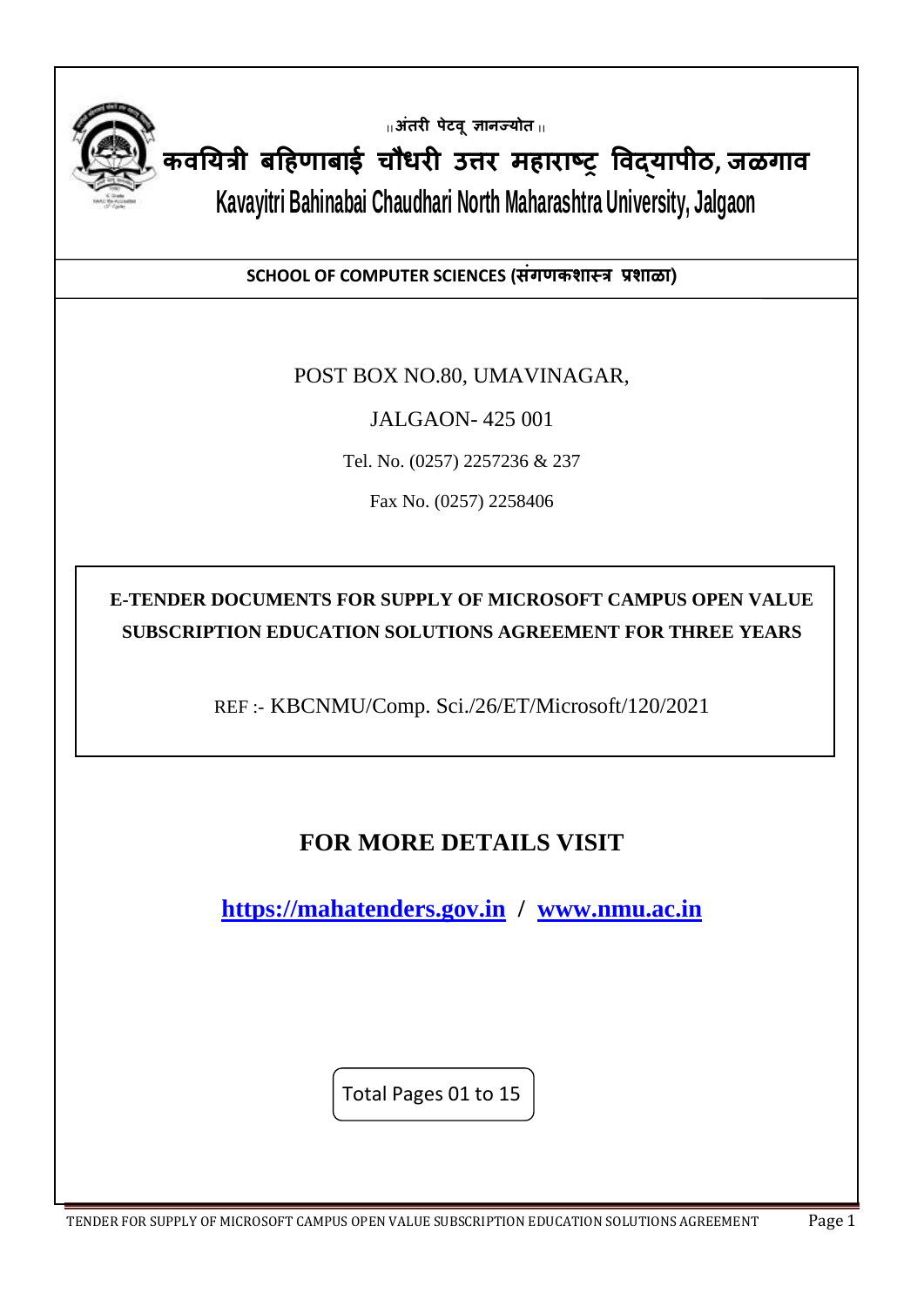

**|| अंतरी पेटवूज्ञानज्योत ||**

**कवययत्री बहिणाबाई चौधरी उत्तर मिाराष्ट्र ववद्यापीठ, जळगाव Kavayitri Bahinabai Chaudhari North Maharashtra University, Jalgaon**

**SCHOOL OF COMPUTER SCIENCES (संगणकशास्त्र प्रशाळा)**



E-TENDER FOR SUPPLY OF MICROSOFT CAMPUS OPEN VALUE SUBSCRIPTION EDUCATION SOLUTIONS AGREEMENT FOR THREE YEARS

| Sr. No. | <b>Details of Contents</b>                                                                 | Page No. |
|---------|--------------------------------------------------------------------------------------------|----------|
| 01      | Tender Schedule<br>03                                                                      |          |
| 02      | <b>E-Tender Notice</b>                                                                     | 04       |
| 03      | Instructions for filling of Tender                                                         | 05 to 06 |
| 04      | General Terms and Conditions of the tender                                                 | 07 to 08 |
| 05      | <b>Technical Specifications</b><br>09                                                      |          |
| 06      | Information of the bidder (Annexure—A)                                                     | 10       |
| 07      | Certificate of Annual Turn Over (Annexure—B)                                               | 11       |
| 08      | Manufacturer Authorization letter (Annexure—C)                                             | 12       |
| 09      | Declaration regarding blacklisting / debarring<br>from taking Part in tender. (Annexure—D) | 13       |
| 10      | Comparative chart of technical specifications of<br>each tendered item (Annexure—E)        | 154      |
| 11      | Bidder's Declaration (Annexure—F)                                                          | 15       |
|         |                                                                                            |          |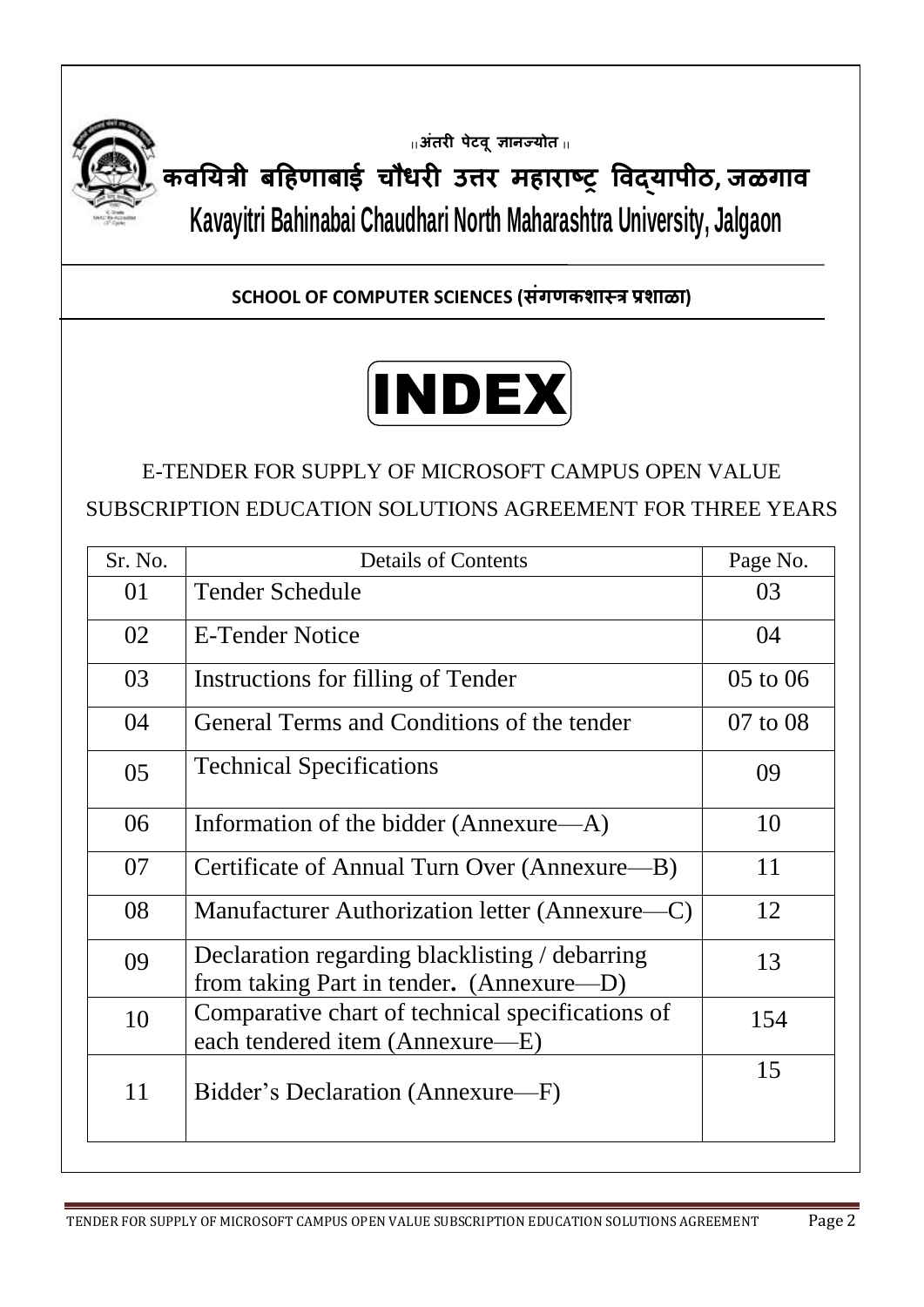# **E-Tender Schedule and Contact details**

|    | Sr. No.   Key Days of the tender | Start date & time | End date<br>and |
|----|----------------------------------|-------------------|-----------------|
|    |                                  |                   | time            |
| 01 | <b>Tender Release</b>            | 04 / 08 / 2021    |                 |
| 02 | Tender documents                 | 05/08/2021        | 25/08/2021      |
|    | downloading                      |                   |                 |
| 03 | Online submission                | 05 / 08 / 2021    | 25 / 08 / 2021  |
| 04 | <b>Technical Bid opening</b>     | 30/08/2021        |                 |
|    |                                  | If Possible       |                 |

# Contact below if any query

| Sr. No. | Name of the Contract Person            | Mobile No.   |
|---------|----------------------------------------|--------------|
| 01      | Sumit Katkar.                          |              |
|         | For any Information / difficulty       | 7745827385   |
|         | Regarding online submission of tender  | 7843024910   |
| 02      | <b>Technical Query:</b>                |              |
|         | Prof. S. R. Kolhe                      | 0257-2257451 |
|         | Director of School Computer Sciences,  |              |
|         | <b>KBCNMU</b> , Jalgaon                |              |
|         |                                        |              |
|         | Husain Dawoodi                         | 0257-2258411 |
|         | <b>System Analyst</b>                  |              |
| 03      | Tender Enquiry (Finance Dept.)         |              |
|         | Shri. Ravindra Patil, Purchase Officer | 0257-2257236 |
|         |                                        |              |
|         |                                        |              |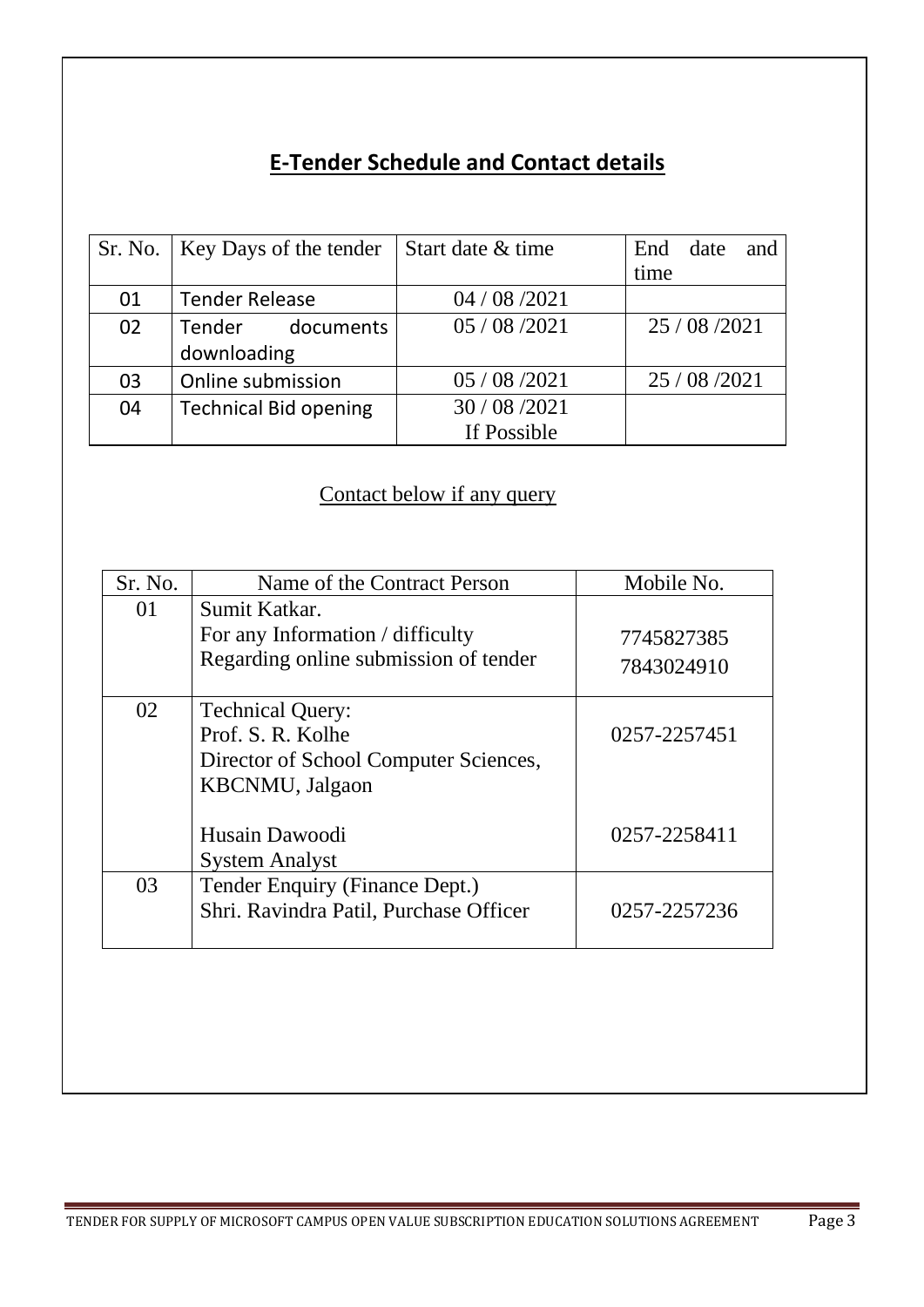

**|| अंतरी पेटवूज्ञानज्योत ||**

**कवययत्री बहिणाबाई चौधरी उत्तर मिाराष्ट्र ववद्यापीठ, जळगाव Kavayitri Bahinabai Chaudhari North Maharashtra University, Jalgaon**

SCHOOL OF COMPUTER SCIENCES (संगणकशास्त्र प्रशाळा)

# **E-TENDER NOTICE**

### **E-TENDER FOR SUPPLY OF MICROSOFT CAMPUS OPEN VALUE SUBSCRIPTION EDUCATION SOLUTIONS AGREEMENT FOR THREE YEARS**

 Kavayitri Bahinabai Chaudhari North Maharashtra University, Jalgaon invites etender for E-Tender for Supply of Microsoft Campus Open Value Subscription Education Solutions Agreement for Three Years from Manufacturer/ Authorized Dealers / Distributors and reputed supplier to participate in the competitive bidding process. For the detailed tender documents, interested bidder should visit **https://mahatenders.gov.in and [www.nmu.ac.in](http://www.nmu.ac.in/)**

 The filled in tender must be submitted online on or before 25/08/2021. Any extension of tender, corrigendum or change in schedule will be published only on above mentioned websites.

## REF: - **KBCNMU/Comp. Sci./26/ET/Microsoft/120/2021**

Date: 04 / 08 / 2021

 **(Prof. Madhulika Sonawane) Offig. Finance and Accounts Officer**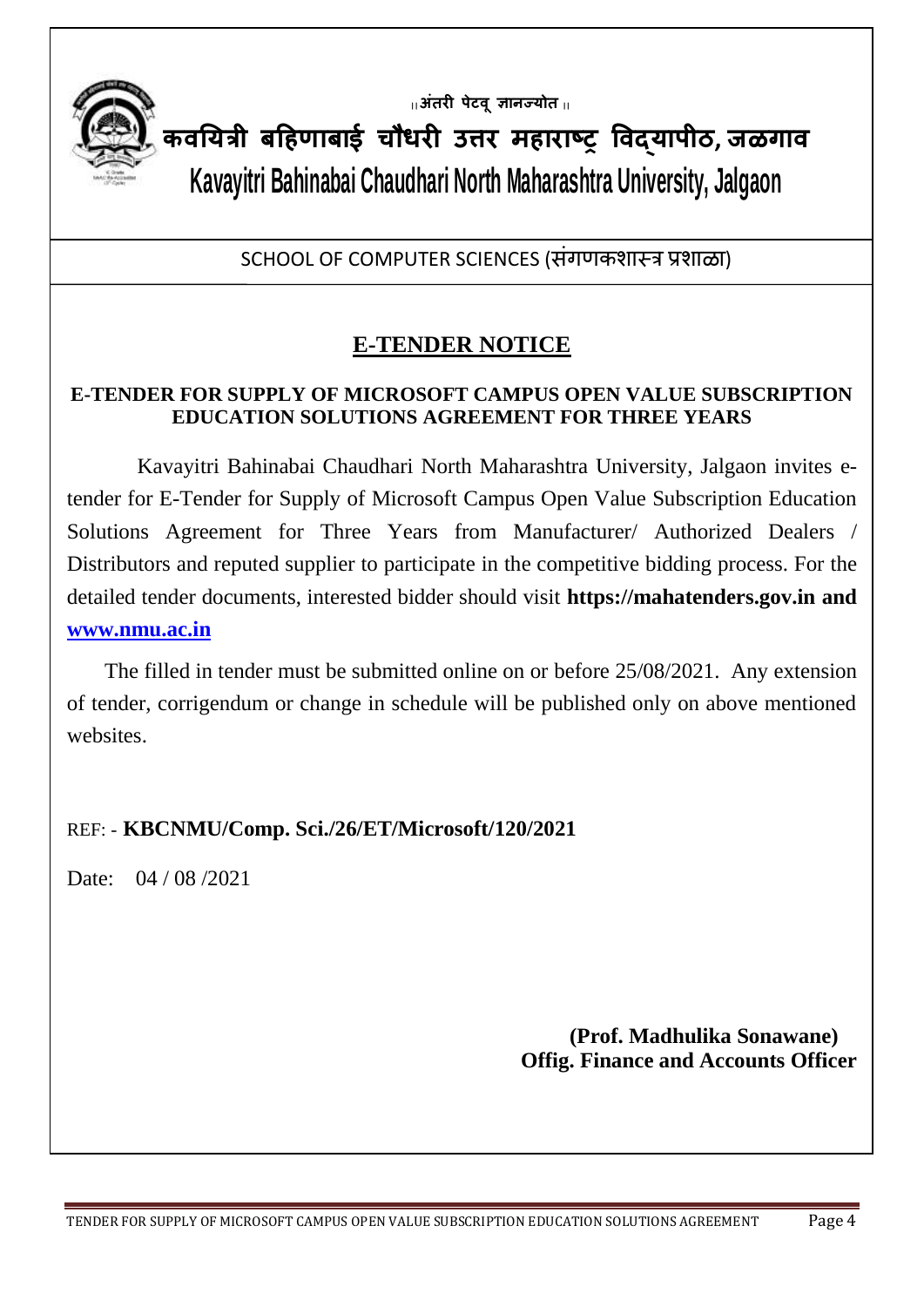# **Instructions for filling of E-Tender**

 The Finance and Accounts Officers, Kavayitri Bahinabai Chaudhari North Maharashtra University, Jalgaon invites E-Tender for Supply of Microsoft Campus Open Value Subscription Education Solutions Agreement for Three Years from Manufacturer /Authorized Dealer / Distributors and reputed suppliers. The details in this regard are given below.

- 1. Procedure to submit the tender: All eligible/ interested tendered are required to be enrolled on Portal https://mahatenders.gov.in before downloading tender documents, and participate in etendering the vendors should submit online tender in two bid system i.e. Technical Bid and Commercial/ Financial Bid BOQ (**BOQ Rate quoted inclusive of all taxes)**
- 2. Technical Bid: The technical bid shall contain the following documents. The bidder must scan the documents and upload all these documents online with first page in technical bid compulsorily. All the documents must be valid and self-attested by bidder non-submission of following requested documents may lead to rejection of offers.

| Name of Document                                                                                 |  |
|--------------------------------------------------------------------------------------------------|--|
| Information of the bidder as per Annexure $-A$ .                                                 |  |
| (The same should be submitted on letter head of bidder)                                          |  |
| Certificate of incorporation of company issued under the company act or by any other             |  |
| competent authority in case of proprietary / partnership firm etc.                               |  |
| Copy of GST registration certificate                                                             |  |
| Copy of PAN card                                                                                 |  |
| Copies of Income tax return filed during last three financial years. (2017-18, 2018-19, 2019-20) |  |
| Copies of SSI / NSIC / MSME registration certificate. (In case of Exemption in payment of        |  |
| Tender Fees/EMD is claimed.) The related G.R./ circular must be uploaded                         |  |
| Proof of annual turnover for the last three financial years as per Annexure- B                   |  |
| List of clients mentioning the name, address, Landline. No. / Mobile No. of the clients with     |  |
| quantity and date of supply. Two / Three Copies of work order should be uploaded.                |  |
| Authorization letter from OEM in case of bidder is authorized Dealer/ Distributors of            |  |
| OEM. as per <b>Annexure -C</b>                                                                   |  |
| An affidavit that the bidder has never been blacklisted by any government department /           |  |
| government undertaking /any other agency as per Annexure- D                                      |  |
| The comparative chart of technical specifications of Microsoft Campus Open Value                 |  |
| Subscription Education Solutions Agreement for Three Years in the format as per                  |  |
| <b>Annexure-E</b>                                                                                |  |
| Bidder's Declaration on letter head as per Annexure-F                                            |  |
| Receipts of payment cost of tender and earnest money deposit paid through Internet               |  |
| Banking                                                                                          |  |
| Audited balance sheet $\&$ profit $\&$ loss account of the company / firm duly audited by        |  |
| Chartered Accountant for last there financial years. (2017-18, 2018-19, 2019-20)                 |  |
| Technical Boucher / Catalogue of quoted model.                                                   |  |
| Full set of tender documents with seal and signature of bidder or his authorized                 |  |
| representative on each page of the tender.                                                       |  |
|                                                                                                  |  |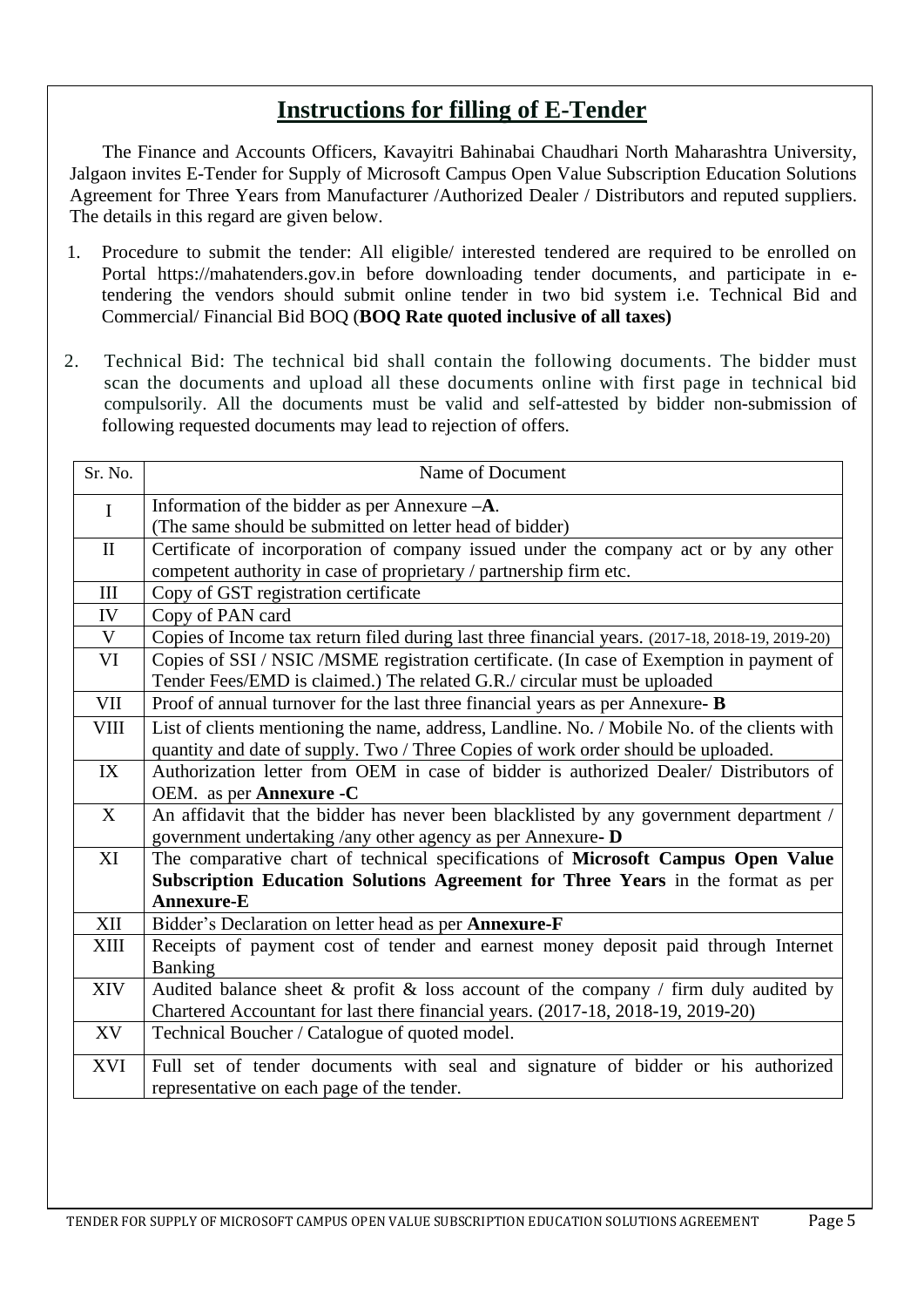- 3. Financial Bid: The tendering authority will first open the Technical Bid documents of all bidders and after scrutinizing these documents will shortlist the bidders who are eligible for Financial Bidding process. Otherwise, the tender may be disqualified. Financial bid should be submitted online by vendor in the form of BOQ excel sheet given over [www.mahatender.gov.in,](http://www.mahatender.gov.in,/) the supplier shall fill up the column of rate per quantity offered by him.
- 4. Bidder should have valid Digital Signature Certificate (DSC) obtained from any certifying authorities.
- 5. The detail technical specifications of Microsoft Campus Open Value Subscription Education Solutions Agreement are provided in the tender documents.
- 6. The Technical and Financial Bid shall be submitted online as per the schedule.
- 7. Bidder may be invited for discussion in university, if needed/required.
- 8. The Bidders are strictly advised to follow the dates and times allocated to each stage. As indicated in the time schedule. All the online activities are time tracked and the Electronic Tendering System enforces time-locks that ensure that no activity or transaction can take place outside the Start and End Dates and Time of the Stage as defined in the tender schedule. At the sole discretion of the tender authority, the time schedule of the tender stages may be extended.
- 9. University reserves the right for change in the tender document.
- 10. Rate to be quoted should be mentioned at item wise in provided in Schedule (BOQ) by the bidder, more over the rate should not be quoted anywhere else in the tender booklet as well as in the blank pages.
- 11. The university reserves the right to decide whether to open or not open the commercial bid of the supplier and no objection of any supplier shall be entertained on any ground whatsoever it may be regarding this.
- 12. No bid shall be accepted without payment by online earnest money deposit and cost of tender.
- 13. **The rate quoted in BOQ form should be inclusive of GST.**
- The rate should be offered for only the item as mentioned in the schedule.
- 15. The rates quoted for the quantity other than specification specified in the tender form shall not be considered for comparison of rate.
- 16. **Attach technical detail of quoted offer.**
- 17. The university is not bound to accept lowest tenders and reserve the right to accept/cancel any or all tenders without assigning any reason thereof.

#### **Technical Terms Conditions:-**

1. The vendor should be Microsoft authorized partner for configuring and deploying EDU Cloud services.

2. The channel partner should be able to support this initiative at least for three years and should have sound technical expertise and ready to comply/accept with the terms and conditions laid down in the tender document.

3. The channel partner should provide technical support for the EDU cloud services as and when required by the university.

4. The channel partner should help the university in porting the E-Mail with data from the existing E-Mail service to EDU cloud service.

6. The channel partner should be able to impart the training of the configuration of services available under EDU Cloud to the University for smooth running of Cloud services.

# **(Prof. Madhulika Sonawane) Offig. Finance and Accounts officer**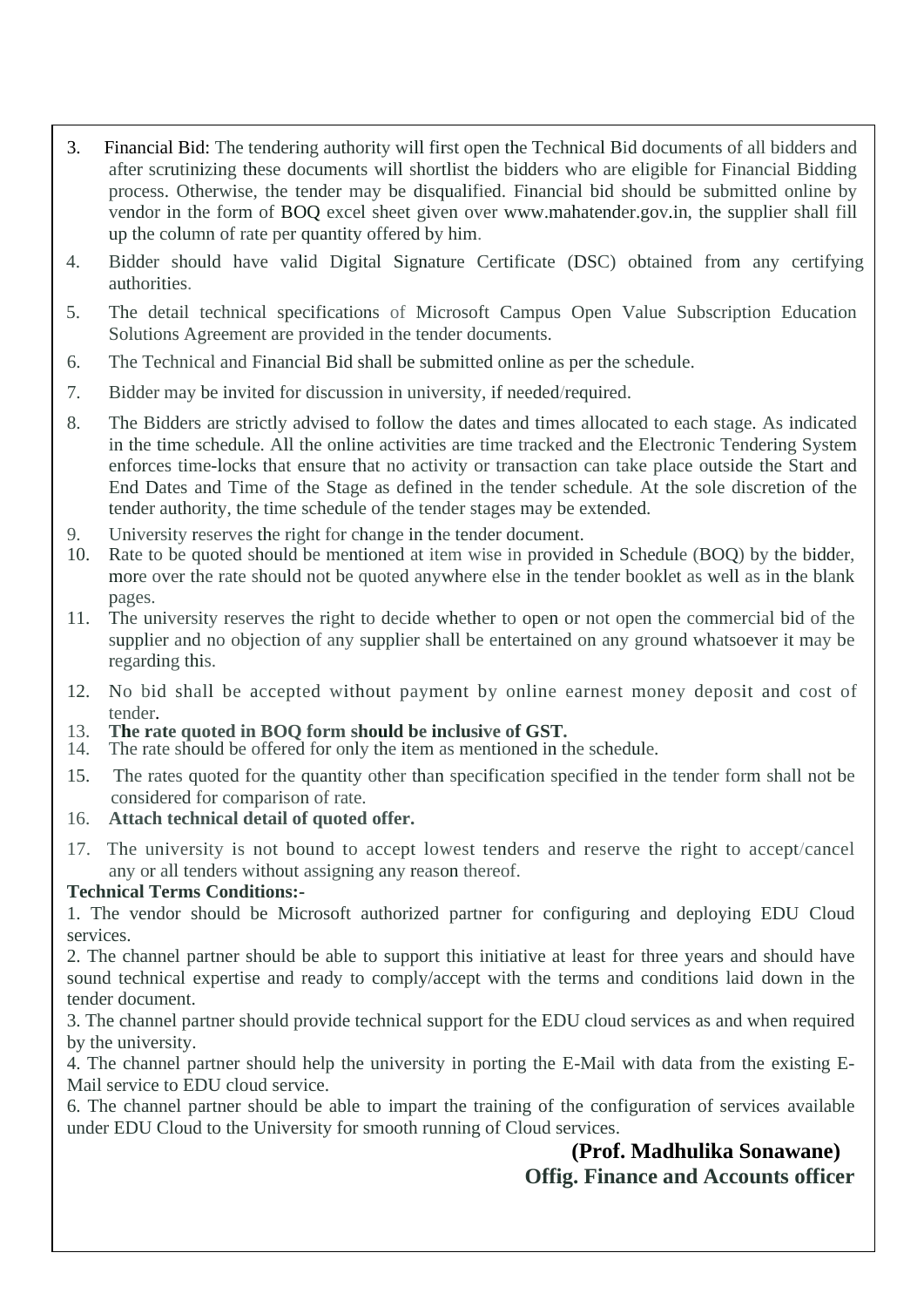# **-: General Terms and Conditions of the E-Tender :-**

- **1)** The online tender is called from Authorized Dealers/ Distributor / Reputed Supplier to Supply of Microsoft Campus Open Value Subscription Education Solutions Agreement for Three Years.
- **2)** Bidder are compulsory required to submit all documents online as mentioned in Annexure-A If bidder fails to do so the financial bid of such bidder will not be considered opened.
- **3) Earnest Money Deposit & Cost of Tender: -** Vendors are required to pay Rs. 11,000/- (Rs Eleven Thousand only) and Rs. 1,10,000/- (Rs. One Lakh ten thousand only) towards Tender Fee and EMD respectively through Net banking.
- **4) Security Deposit:** The successful tendered to whom the work/ supply / purchase order is given shall be required to deposit an amount equivalent to 5% of total value of purchase order (inclusive of all taxes, duties etc.) as security deposit within 7 days from the date of work order. The security deposit will not carry any interest, and which shall be refunded after supply and successful installation of the work. If the bidder fails to keep the security deposit, then the second lowest quoted bidder will be issued the similar purchase order or the university with holds the total authority for the necessary action to be taken.

Cancellation of work/ supply / purchase order: University reserves the right to cancel the purchase order in case tendered fails to supply and install Microsoft Campus Open Value Subscription Education Solutions Agreement for Three Years within the stipulated time given in the purchase order. The university reserves the right to go for next lowest tendered or other appropriate action will be taken.

If due to the above-mentioned reason work order is canceled, earnest money and security deposit shall be forfeited and also the tender may be allotted to the next lowest tenderer or the university reserves the right to take any other appropriate decision including legal action against the bidder to whom work order was given.

- **5)** The Bid E.M.D. will be forfeited:
	- a) If the bidder withdraws his bid during the period of bid validity specified in the bid.
	- b) In case of successful bidder if the bidder
		- i) Fails to sign the contract/ agreement in accordance with the terms of the tender documents.
		- ii) Fails to furnish required performance security in accordance with the terms of tender document within the time frame specified by the university.
		- iii) Fails or refuses to honor his own quoted price for the product offer.
- **6)** The successful bidder is required to execute an agreement on Rs.100/- stamp paper for installation, commissioning of the items as per the tender and cost of purchase order. The agreement should be registered with notary. The same should be submitted along with security deposit.
- **7)** Conditional tender shall not be accepted.
- **8)** F.O.R: -The rates quoted should be F.O.R the university campus. The rate quoted by the bidder should be inclusive of GST, freight, forwarding, loading and unloading Insurance, Installation etc.
- **9) Payment:** 100% payment shall ordinarily be made within 30 days after delivery of Microsoft Licenses and successful installation of EDU cloud services, and report to this effect received from technical authority appointed by the university or concerned H.O.D. The payment will be done on yearly basis. The vendor must produce the invoice at the end of each year for the payment. While making payment statutory deductions will be made directly form the bill. Payment will be made by cheque only.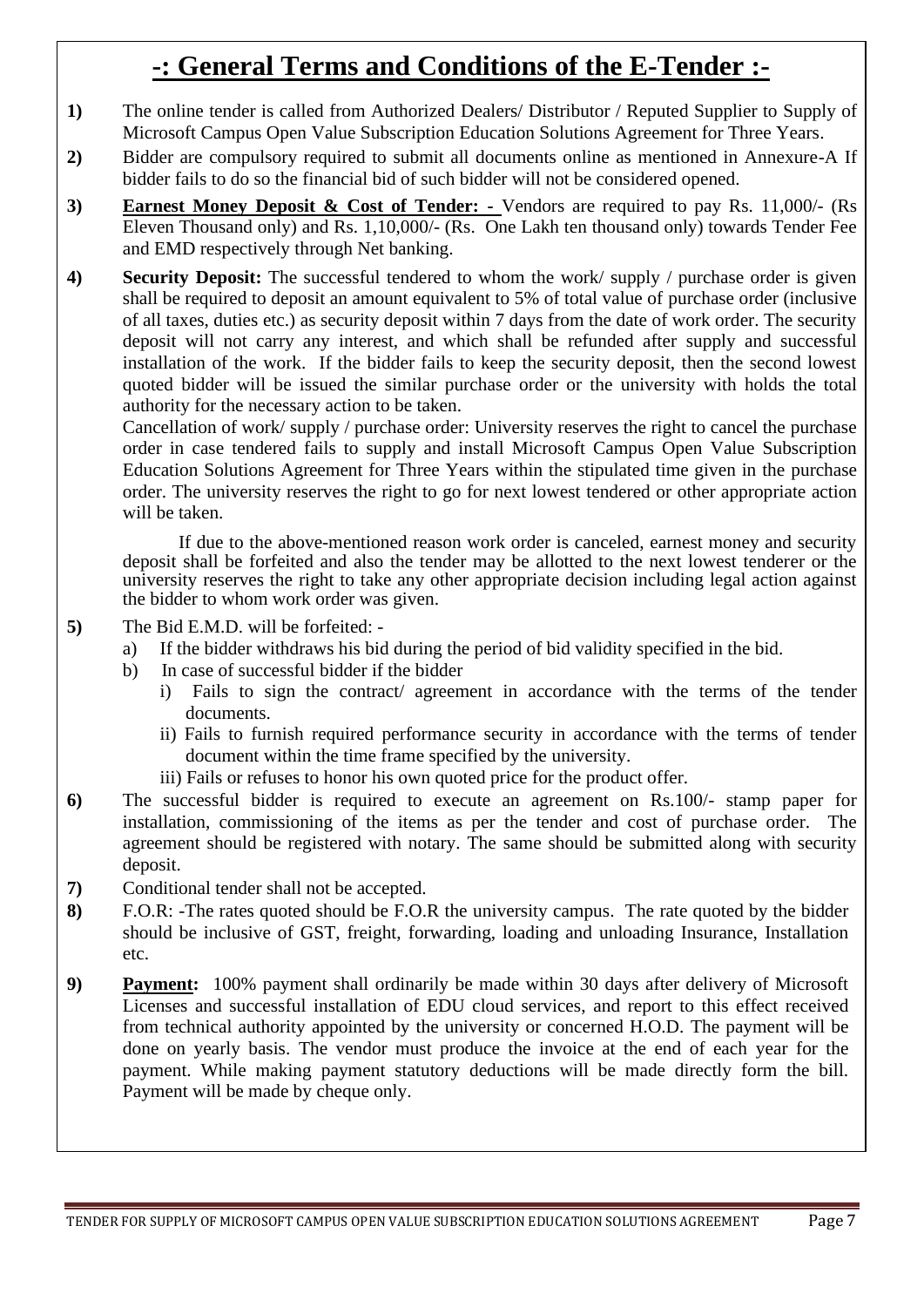- **10) Performance Bank Guarantee**: The Successful bidder will have to submit the performance bank guarantee along with invoice equivalent to 5% of total value of the invoice towards performance bank guarantee for the period of 12 months The Bank Guarantee will be forfeited if the supplier fails/refuse to provide the satisfactory services during the period of agreement.
- **11) Delivery Period: -** The MICROSOFT LICENCES must be provided and configured within 15 days from the date of receipt of purchase order. If the bidder fails to deliver licenses within the period. The university will entitle to recover penalty as liquidated damages @ 0.5% of total value of invoice each week or parts thereof during which the delay of such stores delays subject to maximum in limit of 5%.
- **12) Rates quoted for the Microsoft Campus Open Value Subscription Education Solutions Agreement should be valid for three years i.e. the same amount will be paid for second and third year consequently for the renewal of contract in subsequent years. The vendor should pass on discounts if any to the university for the renewal from the subsequent years. Increase in rates quoted will not be permitted in the subsequent years.**
- **13)** Assignment / subcontracting / sublet: The tender shall not assign the order received any rights under this tender or to become due hereunder, neither delegated nor subcontracted sublet any obligations or work hereunder without the prior written consent of the University.
- **14)** Kavayitri Bahinabai Chaudhari North Maharashtra University, Jalgaon is not bound to accept the lowest tender and reserves the right to accept any tender or to reject any or all tenders without assigning any reasons whatsoever.
- **15)** Tenderer must submit the cost of tender documents and EMD only through 'INTERNET BANKING'
- **16) Safety & Security: -** Safety & Security of all the equipment material shall be responsibility of the vendor till the completion of work as per work order.
- **17)** Only online tender submitted through Government of Maharashtra portal for e-procurement will be consider. ( **[https://mahatenders.gov.in](https://mahatenders.gov.in/)** )
- **18)** Tender offer must be valid for a period of minimum 180 days from the date of opening of commercial / financial bid. Any offer failing short of the validity period is liable for rejection.
- **19) Jurisdiction:** The courts at Jalgaon alone will have the jurisdiction to try any matter, dispute or reference between parties arising out of this tender / contract. It is specifically agreed that no court outside and other than Jalgaon court shall have Jurisdiction in the matter.
- **20)** Incomplete offers would not be entertained.
- **21)** The University reserves the right to delete/ increase/ decrease items from the schedule of requirement specified in the tender and accept or reject any or all the tenders from any or all the parties without assigning reason thereof.

 **(Prof. Madhulika Sonawane) Offig. Finance and Accounts Officer**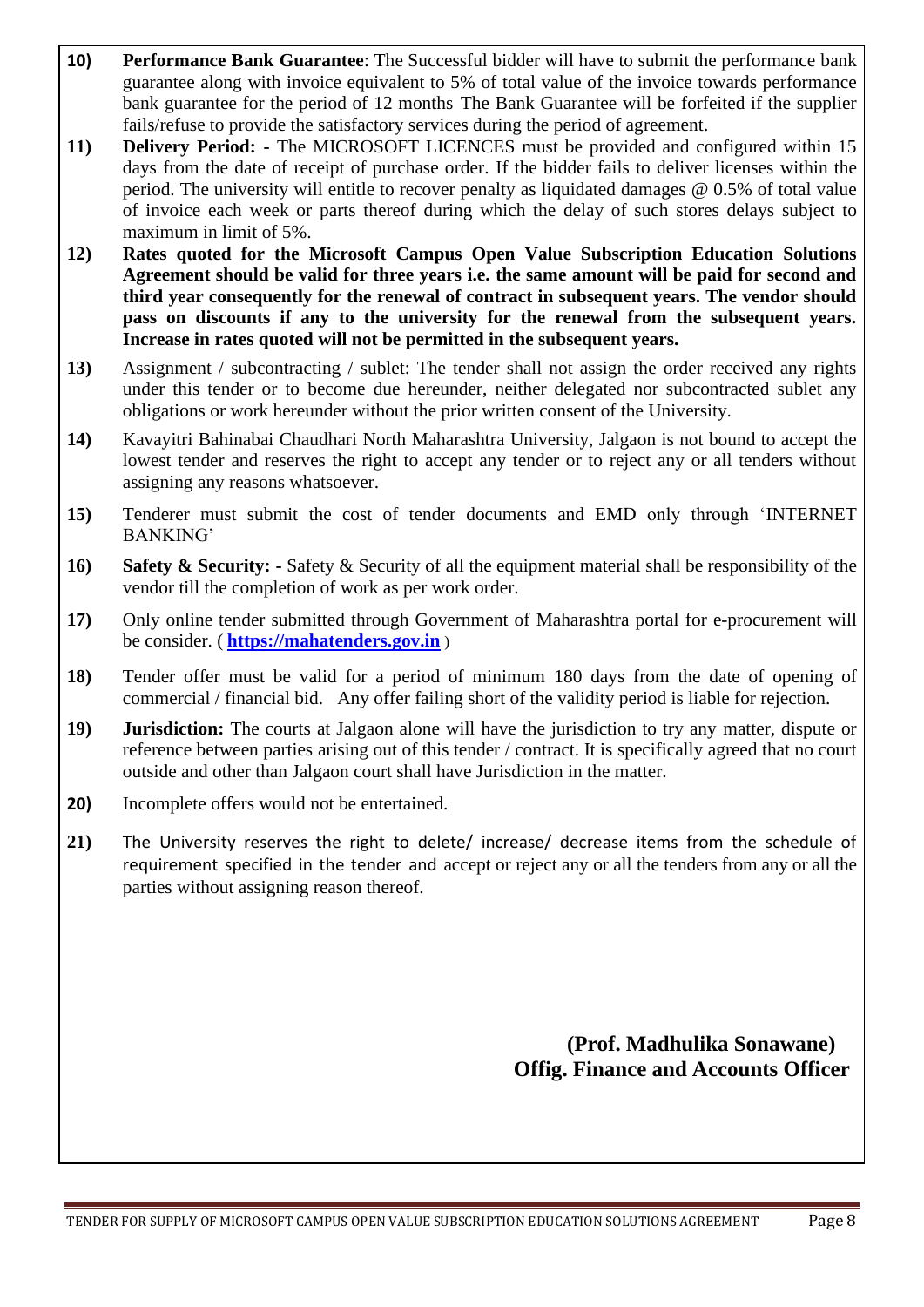#### **DETAIL TECHNICAL SPECIFICATIONS OF LICENCE SERVICES TO BE COVERED UNDER MICROSOFT CAMPUS OPEN VALUE SUBSCRIPTION EDUCATION SOLUTIONS AGREEMENT**

|                        | <b>Product Description</b>                                                                            | <b>Quantity</b> |
|------------------------|-------------------------------------------------------------------------------------------------------|-----------------|
| 77D-00161              | Microsoft®VisualStudioProSubMSDN AllLng                                                               | 10              |
|                        | License/SoftwareAssurancePack Academic OLV 1License LevelE                                            |                 |
|                        | <b>AdditionalProduct 1Year</b>                                                                        |                 |
| R <sub>18</sub> -03497 | Microsoft®Windows®ServerCAL AllLng                                                                    | 50              |
|                        | License/SoftwareAssurancePack Academic OLV 1License LevelE<br>Enterprise DvcCAL 1Year                 |                 |
| 9EM-00294              | Microsoft®WindowsServerSTDCORE AllLng                                                                 | 80              |
|                        | License/SoftwareAssurancePack Academic OLV 2Licenses LevelE<br><b>AdditionalProduct CoreLic 1Year</b> |                 |
| 7NQ-00050              | Microsoft®SQLSvrStandardCore AllLng                                                                   | $\overline{2}$  |
|                        | License/SoftwareAssurancePack Academic OLV 2Licenses LevelE                                           |                 |
|                        | <b>AdditionalProduct CoreLic 1Year</b>                                                                |                 |
| KW5-00359              | Microsoft®WINEDUperDVC AllLng                                                                         | 600             |
|                        | Upgrade/SoftwareAssurancePack Academic OLV 1License LevelE<br><b>Enterprise 1Year</b>                 |                 |
| 54R-00141              | Microsoft®MSImagineAcademy AllLng MonthlySubscriptions-                                               | 1               |
|                        | VolumeLicense Academic OLV 1License LevelE AdditionalProduct<br><b>Srvcs 1Month</b>                   |                 |
| FYS-00001              | Microsoft®IntuneOpenFaculty ShrdSvr AllLng                                                            | 600             |
|                        | MonthlySubscriptions-VolumeLicense Academic OLV 1License                                              |                 |
|                        | LevelE AdditionalProduct 1Month                                                                       |                 |
| S3Y-00001              | Microsoft®M365AppsforenterpriseOpenFac ShrdSvr AllLng                                                 | 600             |
|                        | MonthlySubscriptions-VolumeLicense Academic OLV 1License                                              |                 |
|                        | LevelE AdditionalProduct 1Month                                                                       |                 |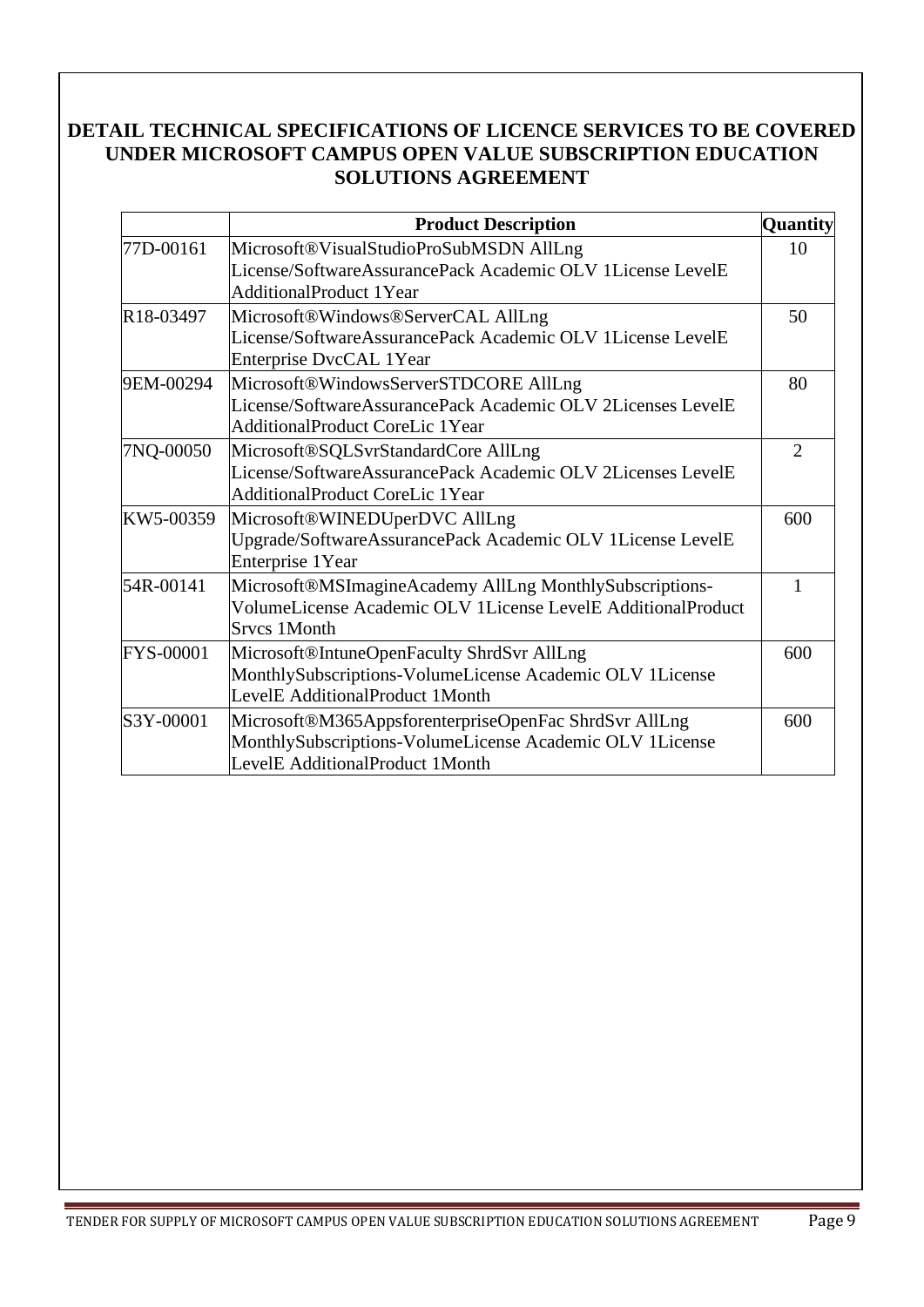# **Information of the Bidder**

| Sr.<br>No.     | Particular                                                                                                                                                                     |  |
|----------------|--------------------------------------------------------------------------------------------------------------------------------------------------------------------------------|--|
| $\mathbf{1}$   | Name of the Company/ Organization/firm                                                                                                                                         |  |
| $\mathbf{2}$   | Registered office Address, Telephone no., and E-<br>mail ID                                                                                                                    |  |
| 3              | Correspondence / Contact Address. Details of<br>contact person name, designation, address, mobile<br>no & e-mail ID.                                                           |  |
| $\overline{4}$ | Type of the Organization /(Proprietary / Partnership/<br>Pvt. Ltd./PSU/Govt./Public Ltd) certified copy in<br>respect of registration must be enclosed                         |  |
| 5              | Year of establishment and Experience in business<br>(In number of years)                                                                                                       |  |
| 6              | <b>Annual Turnover</b><br>2017-18<br>2018-19<br>2019-20<br>(Certified copies of Annual Statement of Accounts<br>i.e. Balance sheet & Profit Loss Account must be<br>uploading) |  |
| $\tau$         | GST Registration No.                                                                                                                                                           |  |
| 8              | PAN Card No.                                                                                                                                                                   |  |
| 9              | Details of Bank – Name of Bank<br>Name of Account<br>Type of Account<br><b>Account Number</b><br><b>IFSC Code</b><br><b>MICR Code</b>                                          |  |
| 10             | Capacity in which the bidder has signed the bid                                                                                                                                |  |

#### **Signature & Seal of the Tender**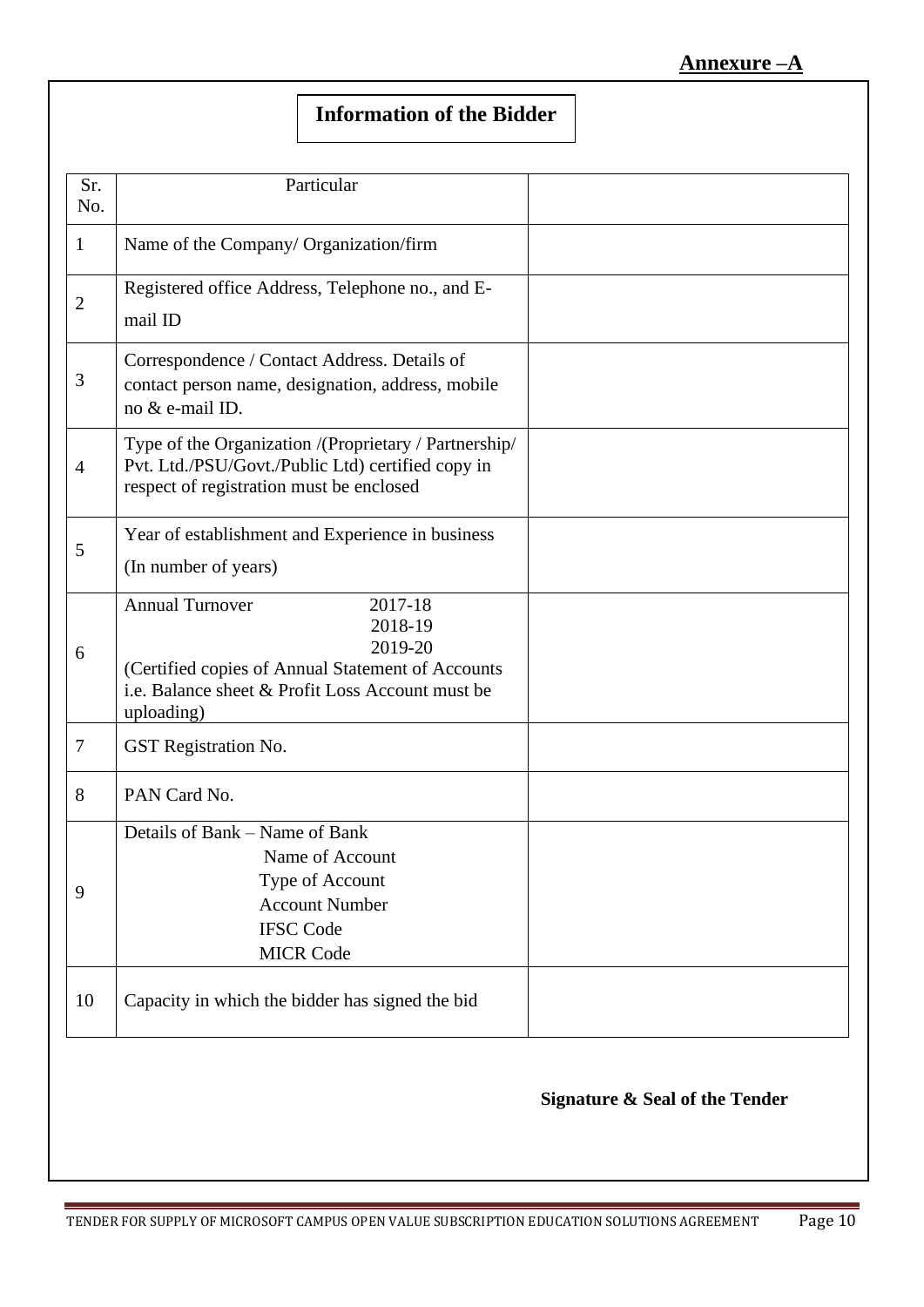### **Annexure –B**

# Certificate of Annual Turn Over

| Sr. No. | Financial year | Annual turnover<br>$(In$ Lac $)$ |
|---------|----------------|----------------------------------|
|         | 2017-18        |                                  |
|         | 2018-19        |                                  |
|         | 2019-20        |                                  |

Seal & Signature of the Seal & Signature of the Seal & Signature of the Seal & Signature of the Seal & Signature of the Seal & Signature of the Seal & Signature of the Seal & Signature of the Seal & Signature of the Seal & bidder authorized representative.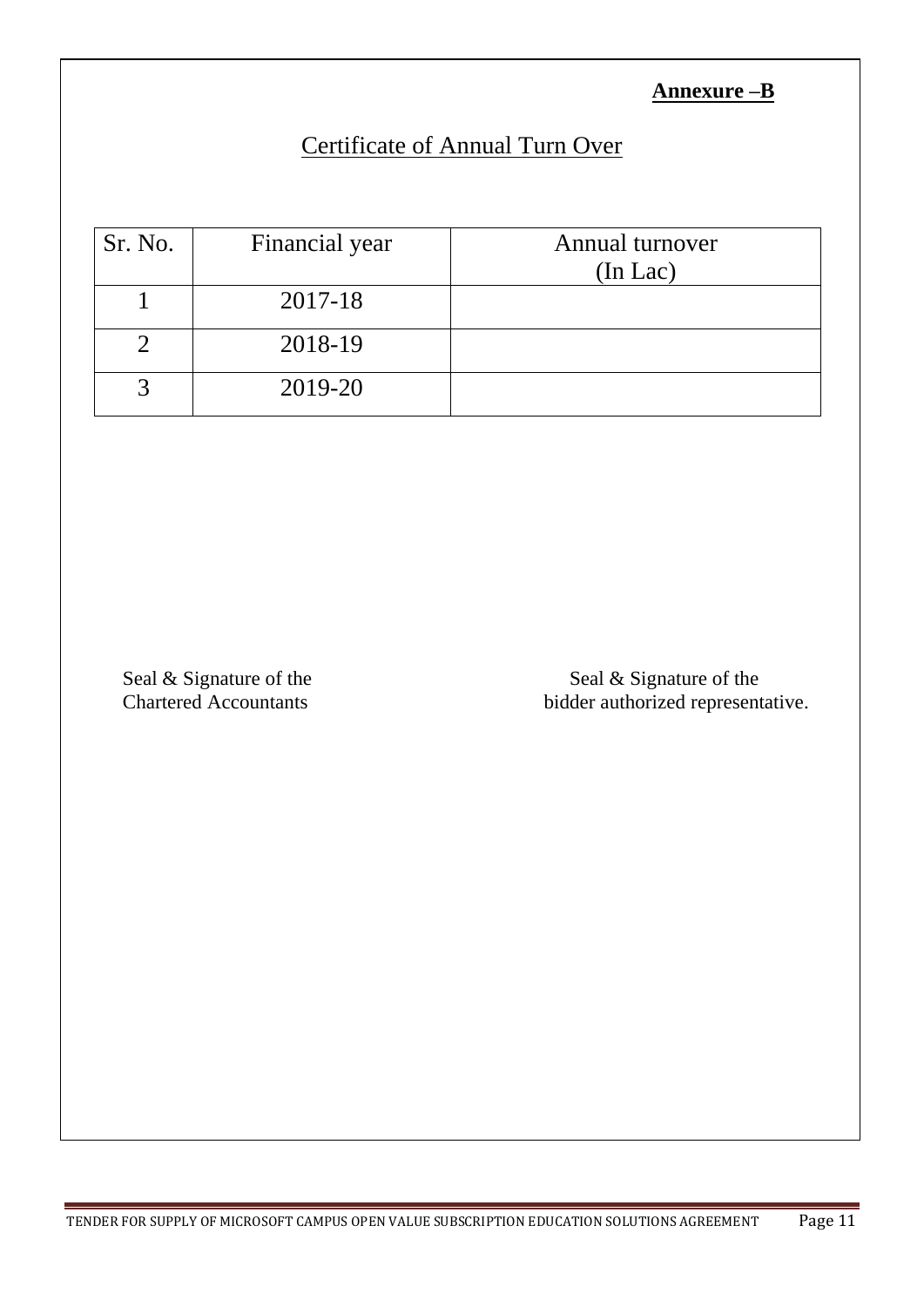#### **Annexure –C**

#### Manufacturers Authorization Form

Ref.No./Outward No. 2021

To, The Finance & Accounts Officer, Post Box No.80, Umavinagar, KBCNMU, Jalgaon.

#### Subject :- **Authorization letter for tender for Supply of Microsoft Campus Open Value Subscription Education Solutions Agreement for Three Years**

Ref.No. : KBCNMU/Comp. Sci./26/ET/Microsoft/120/2021

\_\_\_\_\_\_\_\_\_\_\_\_\_\_\_\_\_\_\_\_\_\_\_\_\_\_\_\_\_\_\_\_\_\_\_\_\_\_\_\_\_\_\_\_\_\_\_\_\_\_\_\_\_\_

Dear Sir,

This is with reference to above subject of Supply of Microsoft Campus Open Value Subscription Education Solutions Agreement for Three Years for your University. We would like to authorize M/s. ---- ----------------------------- who is a business associate / partner of OEM/ authorized distributors /authorized dealers in India to participate in the above tender and execute the same if awarded.

We here by extended our full support as per terms and conditions of the tender and the contract for the services offered against this invitation for tender offered by the M/s.

We here by commit to the tender terms and conditions and will not withdraw our commitment during the process and or during the period of contract.

Thanking you,

Yours faithfully,

 Name of the company and seal Name, Signature and Designation Of the person

(The above authorization letter must be submitted on letter head of the company and to be signed by only by authorized / competent authority)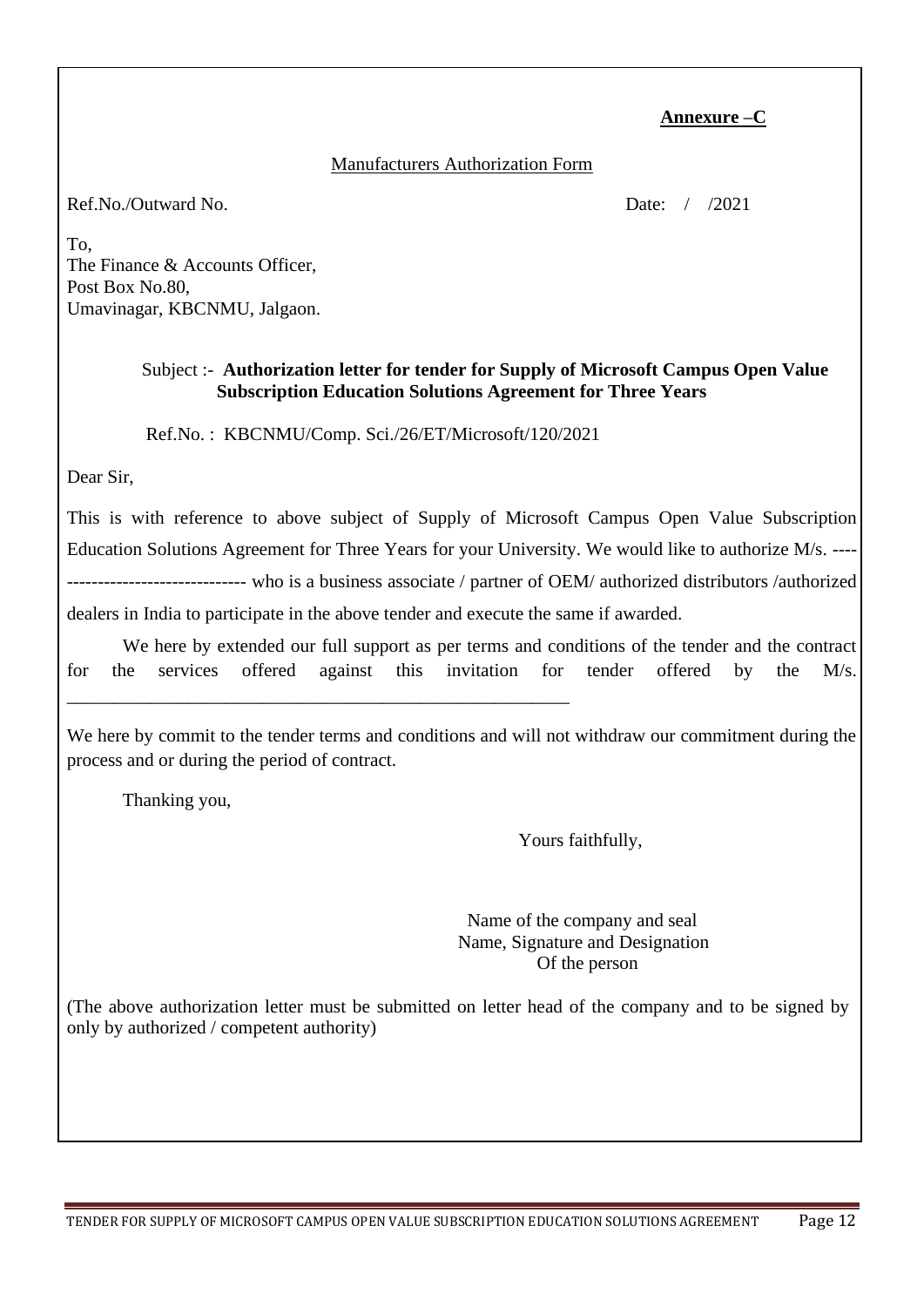#### **Annexure –D**

#### **DECLARATION REGARDING BLACKLISTING / DEBARRING FOR TAKING PART IN TENDER.**

### **(To be executed & attested by Public Notary / Executive Magistrate on Rs.100/- non judicial Stamp paper by the bidder)**

I / We \_\_\_\_\_\_\_\_\_\_\_\_\_\_\_\_\_\_\_\_\_\_\_\_ Dealer/ Partner(s)/ Authorized Distributor /agent of M/S. hereby declare that the firm/company namely M/s. ---------------------------------------- has not been blacklisted or debarred in the past by Union / State Government or by any other organization from taking part in tenders in India.

#### Or

|                                                   | I / We $\frac{1}{1}$ We $\frac{1}{1}$ We $\frac{1}{1}$ $\frac{1}{1}$ $\frac{1}{1}$ $\frac{1}{1}$ $\frac{1}{1}$ $\frac{1}{1}$ $\frac{1}{1}$ $\frac{1}{1}$ $\frac{1}{1}$ $\frac{1}{1}$ $\frac{1}{1}$ $\frac{1}{1}$ $\frac{1}{1}$ $\frac{1}{1}$ $\frac{1}{1}$ $\frac{1}{1}$ $\frac{1}{1}$ $\frac{1}{1}$ $\frac{1}{1}$ |
|---------------------------------------------------|--------------------------------------------------------------------------------------------------------------------------------------------------------------------------------------------------------------------------------------------------------------------------------------------------------------------|
|                                                   |                                                                                                                                                                                                                                                                                                                    |
|                                                   |                                                                                                                                                                                                                                                                                                                    |
|                                                   | Government or any Organization from taking part in tenders for a period of ________________________                                                                                                                                                                                                                |
|                                                   |                                                                                                                                                                                                                                                                                                                    |
| firm/company is entitled to take part in tenders. |                                                                                                                                                                                                                                                                                                                    |

In case the above information found false I / we are fully aware that the tender/ contract will be rejected/cancelled by University and EMD / SD shall be forfeited. In addition to the above University will not be responsible to pay the bills for any completed / partially completed work.

#### DEPONENT

Name\_\_\_\_\_\_\_\_\_\_\_\_\_\_\_\_\_\_\_\_\_

Address \_\_\_\_\_\_\_\_\_\_\_\_\_\_\_\_\_\_

Attested:

(Public Notary / Executive Magistrate)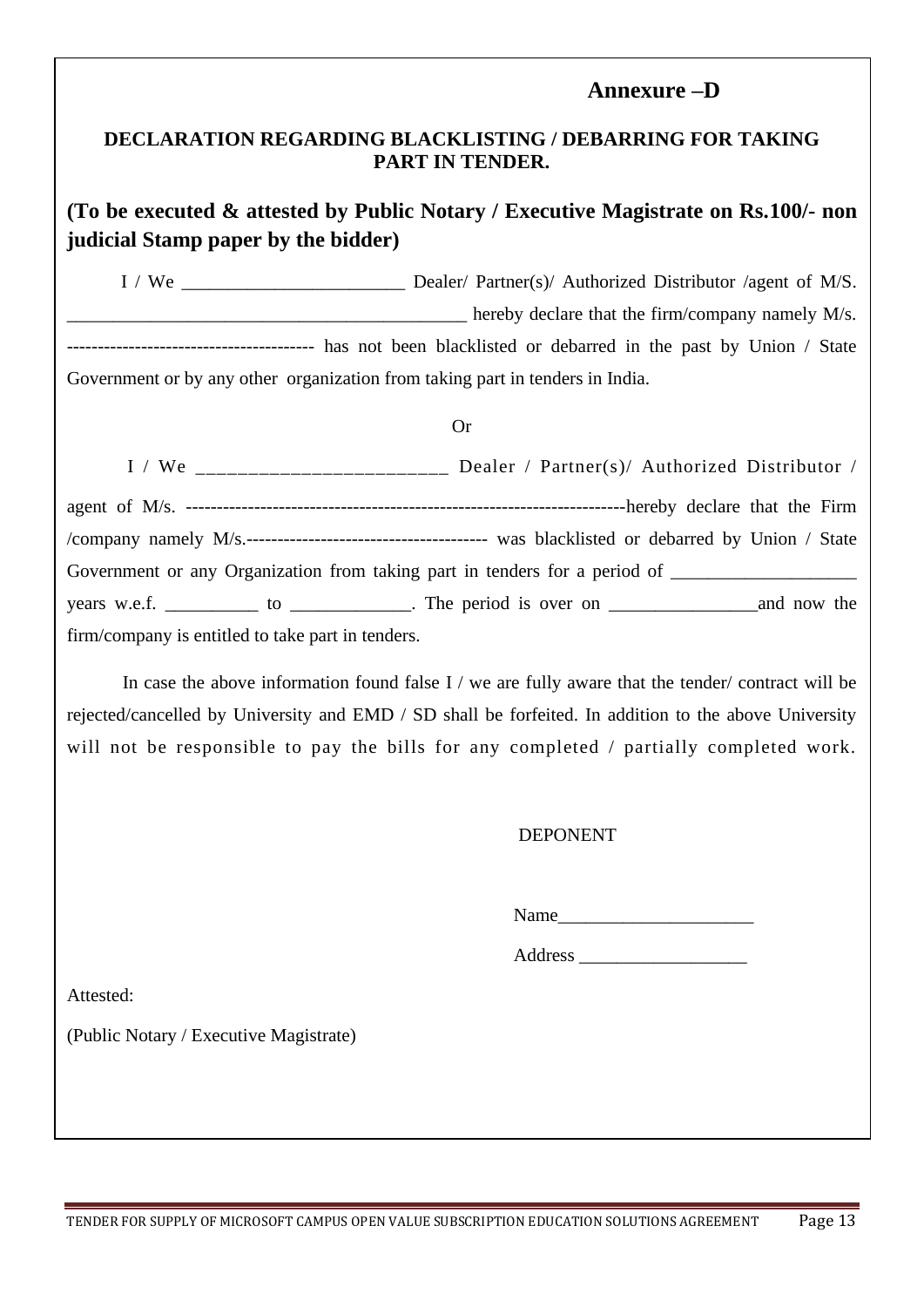## **Technical Bid Document for Supply of Microsoft Campus Open Value Subscription Education Solutions Agreement for Three Years**

|                      | <b>Product Description</b>                                                                                                                                     |     | <b>Quantity</b> Complied<br>(Yes/No) |
|----------------------|----------------------------------------------------------------------------------------------------------------------------------------------------------------|-----|--------------------------------------|
|                      | 77D-00161 Microsoft®VisualStudioProSubMSDN AllLng<br>License/SoftwareAssurancePack Academic OLV 1License<br>LevelE AdditionalProduct 1Year                     | 10  |                                      |
|                      | R18-03497 Microsoft®Windows®ServerCAL AllLng<br>License/SoftwareAssurancePack Academic OLV 1License<br>LevelE Enterprise DvcCAL 1Year                          | 50  |                                      |
| <b>9EM-</b><br>00294 | Microsoft®WindowsServerSTDCORE AllLng<br>License/SoftwareAssurancePack Academic OLV 2Licenses<br>LevelE AdditionalProduct CoreLic 1Year                        | 80  |                                      |
| 7NQ-<br>00050        | Microsoft®SQLSvrStandardCore AllLng<br>License/SoftwareAssurancePack Academic OLV 2Licenses<br>LevelE AdditionalProduct CoreLic 1Year                          | 2   |                                      |
| <b>KW5-</b><br>00359 | Microsoft®WINEDUperDVC AllLng<br>Upgrade/SoftwareAssurancePack Academic OLV 1License<br>LevelE Enterprise 1Year                                                | 600 |                                      |
| 54R-00141            | Microsoft®MSImagineAcademy AllLng MonthlySubscriptions-<br>VolumeLicense Academic OLV 1License LevelE<br><b>AdditionalProduct Srvcs 1Month</b>                 | 1   |                                      |
| FYS-<br>00001        | Microsoft®IntuneOpenFaculty ShrdSvr AllLng<br>MonthlySubscriptions-VolumeLicense Academic OLV 1License<br>LevelE AdditionalProduct 1Month                      | 600 |                                      |
|                      | S3Y-00001 Microsoft®M365AppsforenterpriseOpenFac ShrdSvr AllLng<br>MonthlySubscriptions-VolumeLicense Academic OLV 1License<br>LevelE AdditionalProduct 1Month | 600 |                                      |

Date : / /2021

Signature and Seal of the bidder